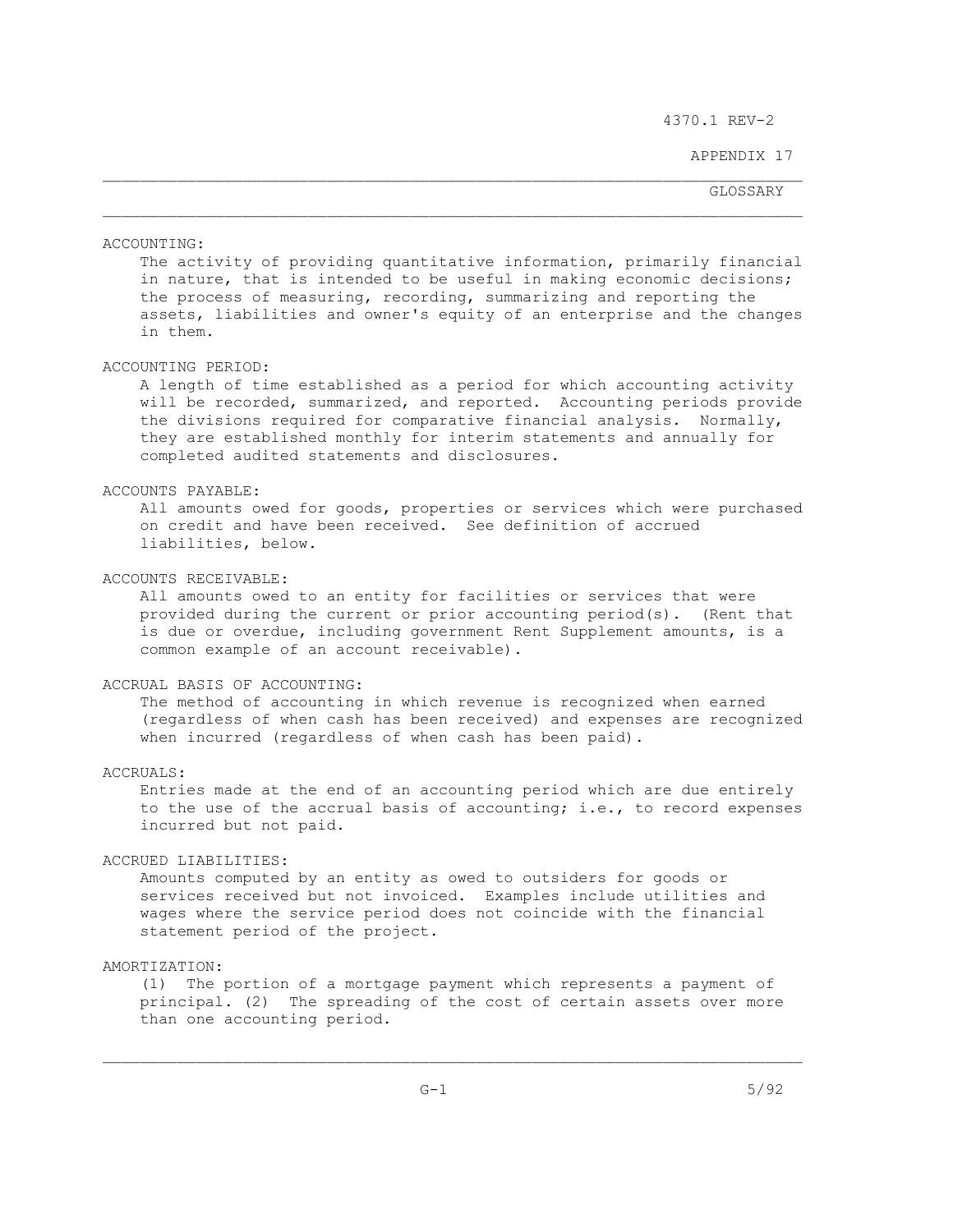APPENDIX 17

#### ASSETS:

 Economic resources used by the business entity and expected to benefit future operations.

 $\mathcal{L}_\text{max}$ 

#### AUDITING:

 The examination of financial statements and their underlying data to determine whether the statements are fairly presented in accordance with generally accepted accounting principles. Auditing is done by CPAs or others licensed by the state to do such work.

# BALANCE SHEET:

 The basic financial statement which presents the assets, liabilities and owner's equity of an entity. The total of the assets must equal (balance) the total of the liabilities and owner's equity.

#### BOOKKEEPING:

 The process of recording transactions in an entity's books of accounts.

#### CAPITAL:

 The dollar balance of the amount of ownership interest of the owners of an entity. Also referred to as Owner's Equity.

### CASH:

 Currency, checks and other negotiable instruments acceptable for direct deposit by a bank.

#### CASH BASIS OF ACCOUNTING:

 The method of accounting in which revenue and expenses are recorded and reported in the accounting period in which cash is actually received or disbursed, regardless of when the related goods or services were received or provided. The cash basis of accounting does not follow generally accepted accounting principles.

### CERTIFIED PUBLIC ACCOUNTANT (CPA):

 A person who is licensed by the state to offer professional auditing and accounting services to the public; license is granted upon successful completion of an examination and completion of qualified professional experience.

#### CHART OF ACCOUNTS:

 A list, by number and title, of all of a development's accounts, grouped according to type of account. The Chart of Accounts prescribed by HUD for insured multifamily projects is at 30, Chapter 4 of HUD Handbook 4371.1.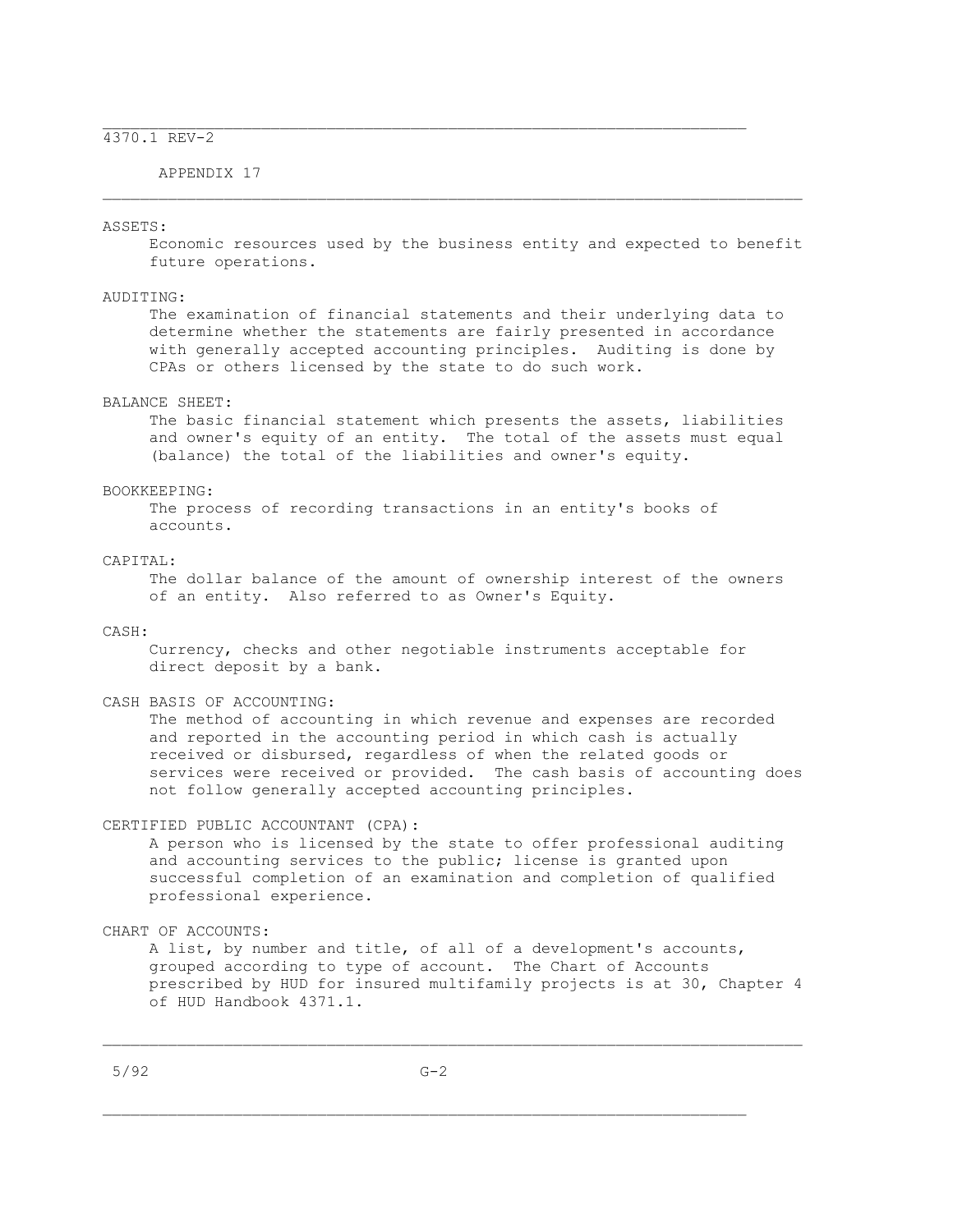APPENDIX 17

#### COMMINGLING OF FUNDS:

 The mixing together of funds of more than one project into one account or mixing one project's security deposit funds with its operating funds. Commingling of funds of more than one project, such as by a managing agent in an Imprest Fund, is permissible only with prior HUD approval. Commingling of security deposits is never permissible.

#### COMPILATION:

 An accounting service in which the accountant prepares the financial statements without expressing any assurance that the statements are accurate and complete or are in conformity with generally accepted accounting principles.

### CONSISTENCY:

 A convention in accounting that once an accounting method (such as depreciation) has been adopted it should not be changed without full disclosure and an explanation of the impact of the change on published financial statements.

### CONTRA ACCOUNT:

 An account established to record offsetting liabilities or reductions in value to another account(s). Examples of contra accounts include Accumulated Depreciation of Buildings and Equipment, Allowances for Doubtful Accounts Receivable, and the liabilities applicable to security deposit accounts. The manner in which contra accounts are to be reported on financial statements varies, but usually are shown separately as subtractions from the account(s) to which they are contra.

# CURRENT ASSETS:

 Cash and other assets that are reasonably expected to be realized in cash or used up during the normal operating period of a business, typically one year.

# CURRENT LIABILITIES:

 Obligations due to be paid or settled within the normal operating period of a business, typically one year.

#### DEFAULT:

There are two types of defaults: (1) fiscal and (2) covenant.

- (1) A fiscal, or monetary, default exists when the owner fails to make any payment due under the mortgage.
- (2) A covenant, or technical, default exists when the owner fails to perform any other covenant under the provisions of the mortgage or of the regulatory agreement which is incorporated into the mortgage. A lender becomes eligible for insurance benefits on the basis of a mortgage covenant default only after the lender has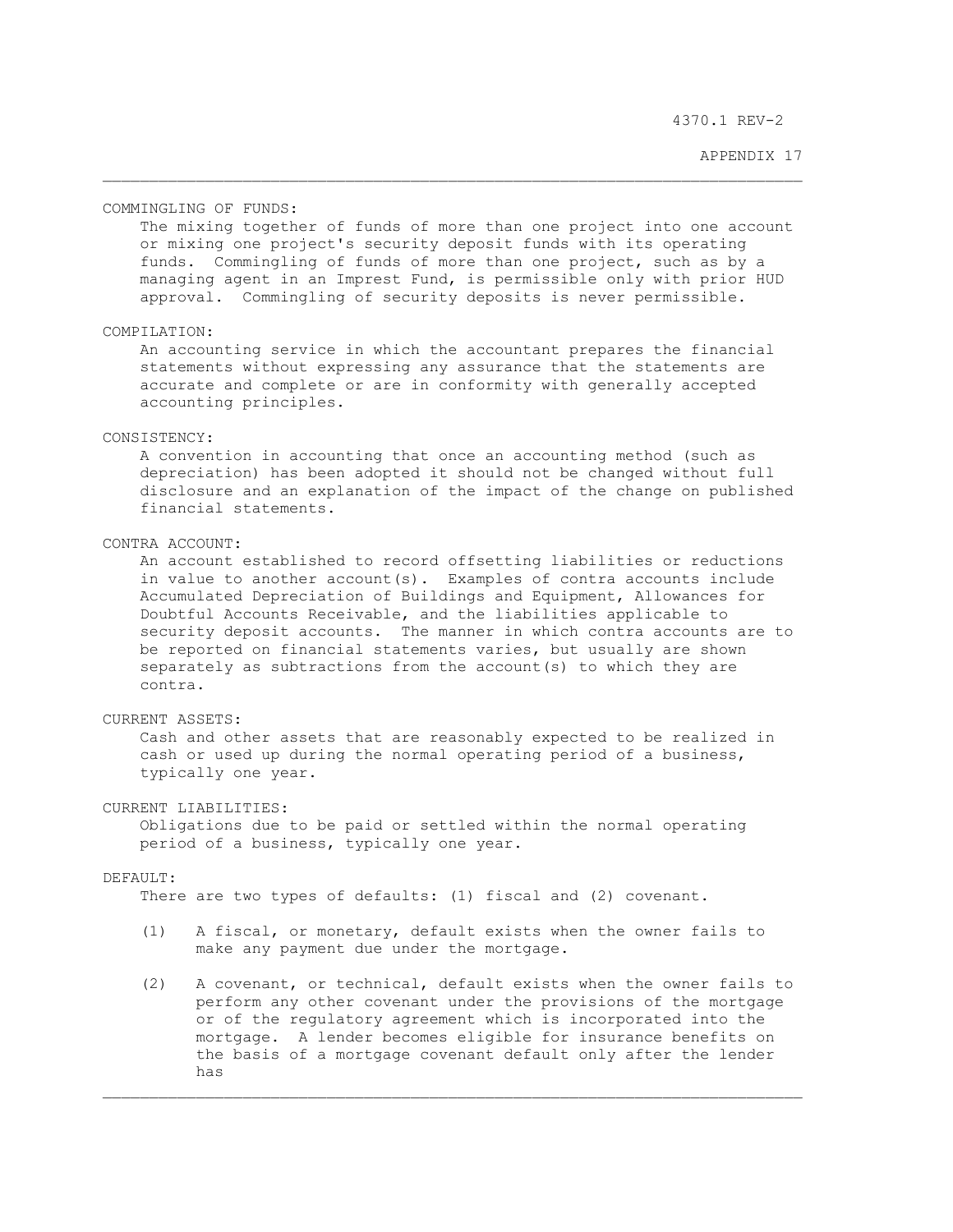### APPENDIX 17

 accelerated the debt and the owner has failed to pay the full amount due, thus converting the covenant default to a monetary default.

#### DEPRECIATION:

 The process of distributing the cost of fixed assets over a period of years, in a systematic and rational manner.

### DISBURSEMENT:

Any outlay of funds, either in cash or by check.

### EXPENDITURE:

 An outflow of assets or increases in liabilities in connection with the acquisition of assets or expenses; includes both expenses and purchases of fixed assets.

### EXPENSE:

 The outflow of assets or increases in liabilities that takes place in connection with the products or services provided during an accounting period.

#### FINANCIAL POSITION:

 The assets, liabilities and owner's equity of an entity and the relationship among them as displayed by the Statement of Financial Position (Balance Sheet), the Statement of Retained Earnings and the Statement of Cash Flows.

#### FISCAL YEAR:

 The twelve month period which an entity chooses as the period for reporting the annual report of its financial operations; normally runs to the end of a month. Often used in contrast to the Calendar Year ending December 31st.

#### FIXED ASSETS:

 Assets such as buildings, land and equipment that are necessary to the operations of the business and have a useful life of more than one year.

#### FUND:

 (1) An amount restricted for a specified purpose, such as for replacement of fixed assets (Reserve Fund for Replacements).

 (2) A separate set of accounts for a subdivision of a governmental or other nonprofit entity.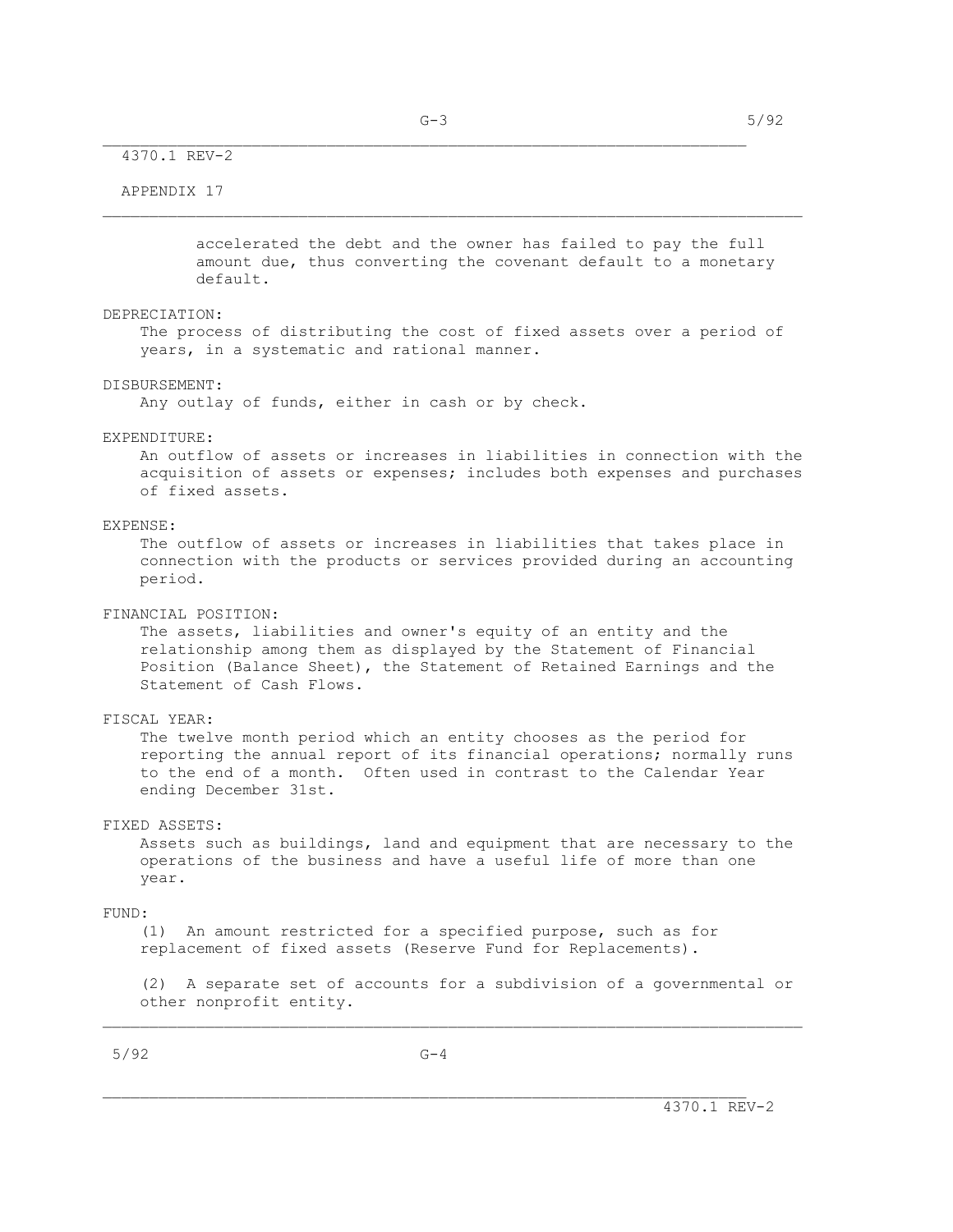GENERALLY ACCEPTED ACCOUNTING PRINCIPLES (GAAP):

 General understandings governing accounting measurements derived from long-standing experience and conventions in the profession.

# GENERALLY ACCEPTED AUDITING STANDARDS (GAAS):

 General understandings governing auditing measurements and standards of presentation derived from long-standing experience and conventions in the profession.

### GOVERNMENT AUDITING STANDARDS (GAS):

 General understandings used by the government that govern auditing measurements and standards of presentation derived from long-standing experience and conventions in the profession.

#### GOING CONCERN:

 The accounting assumption that an entity will have an indefinite future life.

### IDENTITY-OF-INTEREST:

 This term applies to an entity or person having business relationships with the project owner or any officer, director, or partner of the mortgagor where the costs of products or services might not be determined through arms-length negotiation. Such a relationship should be construed to exist when the owner and the product or service provider are not the same person but (1) the project owner; or (2) any officer or director of the project owner or (3) any person who directly or indirectly controls 10 percent or more of project owner's voting rights or directly or indirectly owns 10 percent or more of the project owner; is also (1) an officer or director of the management agent; or (2) a person who directly or indirectly controls 1.0 percent or more of the vendor. For purposes of this definition the term "person" includes any individual, partnership, corporation, or other business entity. Any ownership, control or interest held or possessed by a person's spouse, parent, child, grandchild, brother or sister is attributed to that person.

### IMMATERIAL:

 Judged by an accountant or auditor as insignificant to an informed reader of financial statements; said of minor items which are erroneous, omitted, or inconsistent.

### IMPREST FUND:

 An account that is used by a project management agent as the operating account for a project. The management agent should not commingle (mix together) funds, or more than one project without prior HUD approval.

### IMPOUND ACCOUNT:

 Amounts held by a mortgagee (or mortgagee's agent) which belong to the mortgagor but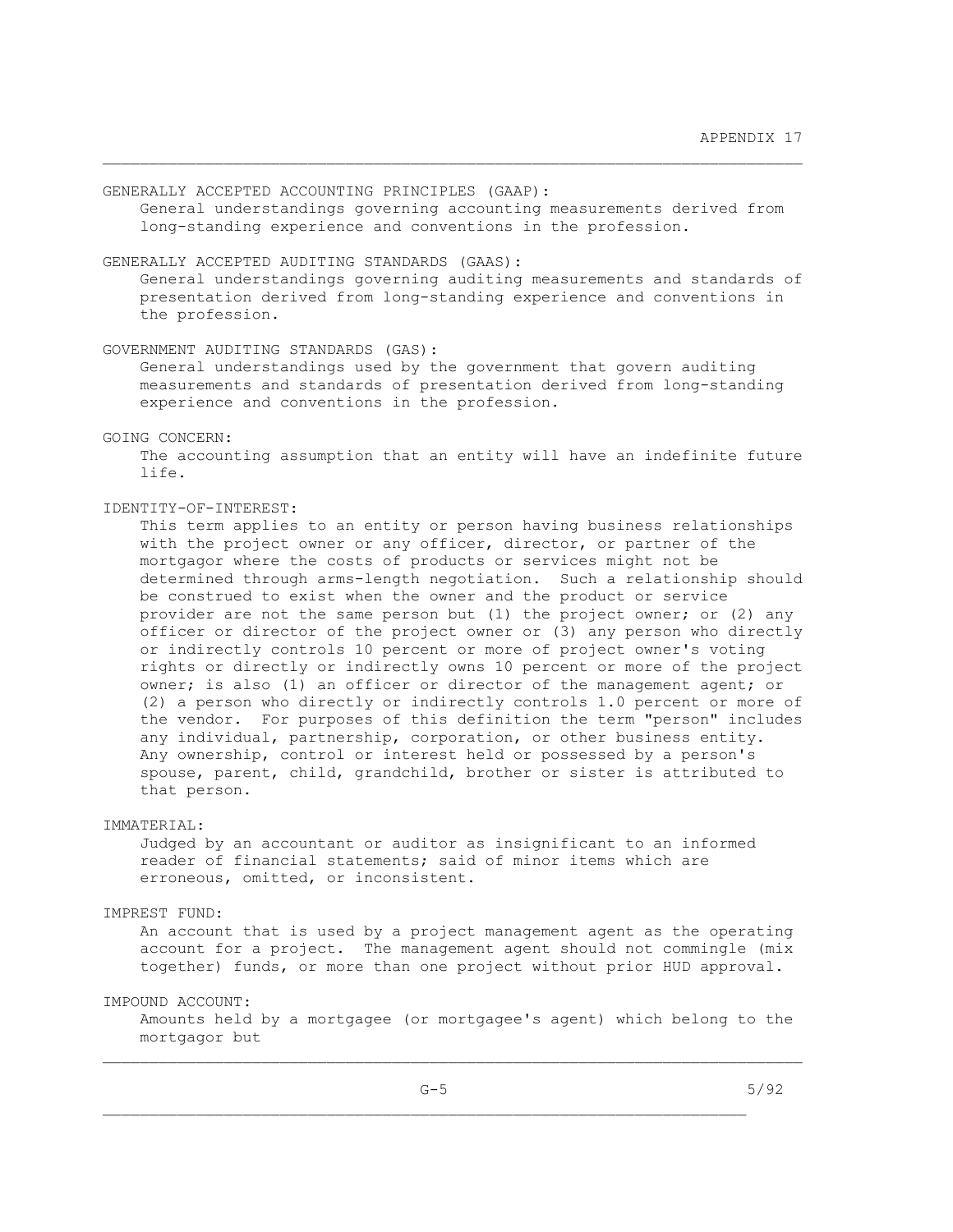### APPENDIX 17

 are collected to ensure future payment of items such as property taxes and insurance.

INCOME (PROJECT):

Excess of revenue over expenses.

INCOME (TENANT):

 The gross annual income of the tenant from all sources before taxes and withholdings, after giving effect to exclusions allowed by the Housing Commissioner.

INCOME STATEMENT:

See Statement of Income.

### LIABILITY:

 The economic obligation to convey assets (usually cash) or to render services in the future; claims against an entity by outside parties resulting from past or current transactions and requiring future settlement.

# LIQUID ASSETS:

 Cash and other short term assets that are expected to be converted to cash within a short period of time. The first items presented on the asset side of the Balance Sheet.

#### LONG-TERM INVESTMENTS:

 Certificates of deposit, stocks, bonds, notes receivable, etc., that are intended to be held for more than one year.

### LONG-TERM LIABILITIES:

Obligations that come due a year or more hence, such as mortgages.

#### MATERIALITY:

 The concept of whether an amount or event would, if known, influence the judgment of an informed reader of a financial statement; a test of the significance of an item.

### MORTGAGE:

 A loan made for the purpose of purchasing, building or rehabilitating real property, and secured by that property.

#### MORTGAGE NOTE:

 Sets forth the amount the owner owes the lender and the manner in which the debt is to be satisfied. The note establishes the payment terms, conditions under which prepayments may be made, and the lender's rights in the event of default.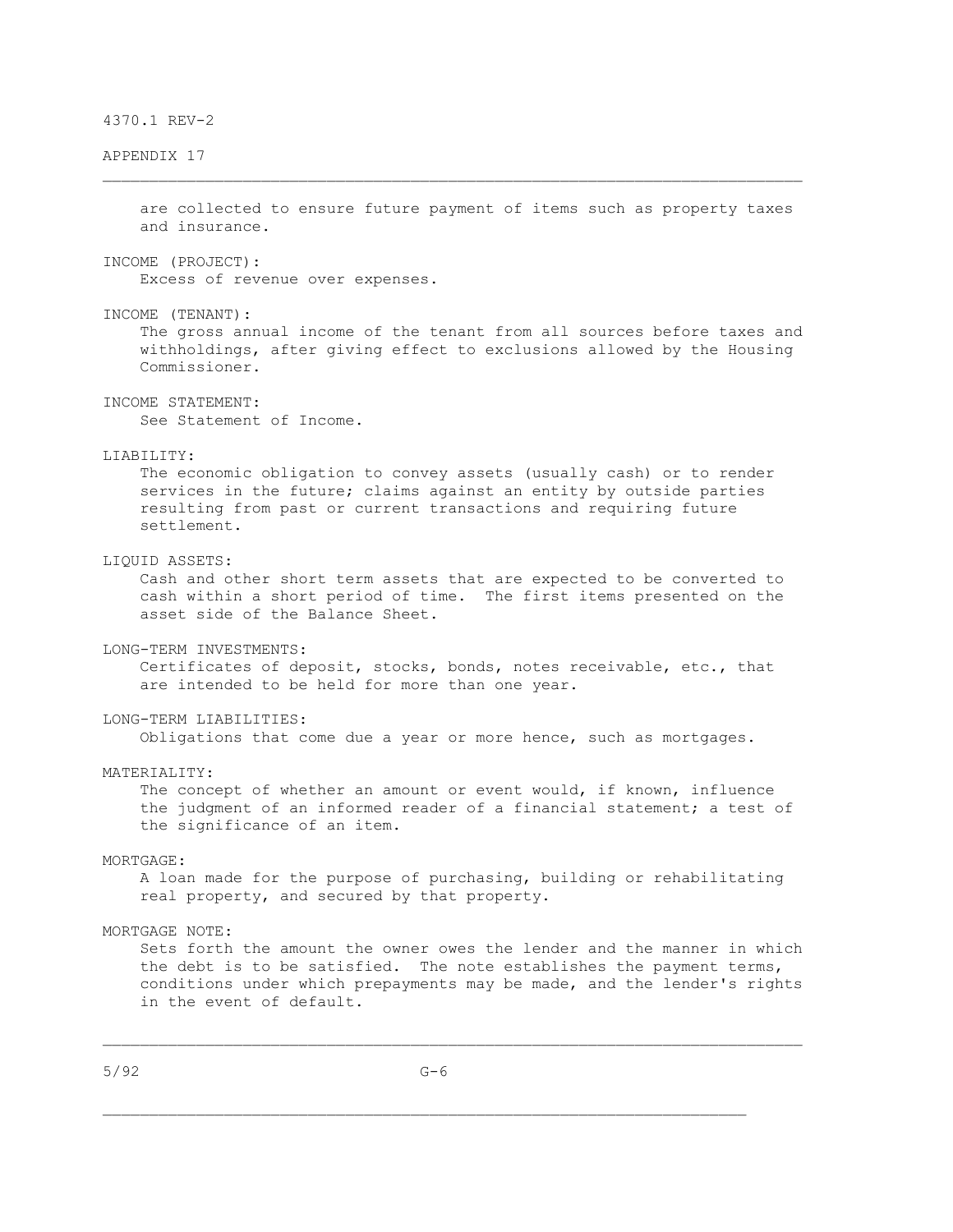APPENDIX 17

#### MORTGAGEE (INVESTING/HOLDING):

The institution which holds a particular mortgage. The mortgagee may be a bank, savings and loan association, FNMA, GNMA, insurance company, etc. The mortgagee often engages another institution for the loan servicing function (example: FNMA services GNMA loans).

#### MORTGAGEE'S CERTIFICATE:

 The lender executes the Mortgagee's Certificate at the loan closing. In executing the Certificate, the lender identifies all fees and escrow deposits collected in conjunction with the mortgagee transaction and agrees to collect, hold and administer the reserve for replacements and any required mortgage escrows in accordance with HUD's requirements.

### MORTGAGOR:

 An individual, corporation, or partnership that borrows money from the lending institution (the mortgagee) in exchange for a mortgage on the property.

#### MULTIFAMILY INFORMATION PROCESSING SYSTEM (MIPS):

 An automated system used to monitor the receipt and review of annual and monthly financial statements.

### NET INCOME:

 Revenues of a period minus the expenses of that period. If expenses exceed revenues it is called Net Loss.

## OWNER'S EQUITY:

 The dollar balance of the amount of ownership interest of the owners of an entity.

# PROJECT:

 The mortgaged property and all its other assets used in or owned by the business conducted on a mortgaged property, which is providing housing and other such activities.

### PRORATE:

 To divide or apportion an amount according to the number of days or months during the period. Can relate to the amount of rent owed by a resident for occupying a unit for only a part of a month.

### RESERVE:

 (1) An accounting term for a formal segregation (appropriation) of owner's equity or for a valuation deduction from an asset account. (2) A fund of cash or cash equivalents retained for a specific purpose such as painting, replacements, or general contingencies.